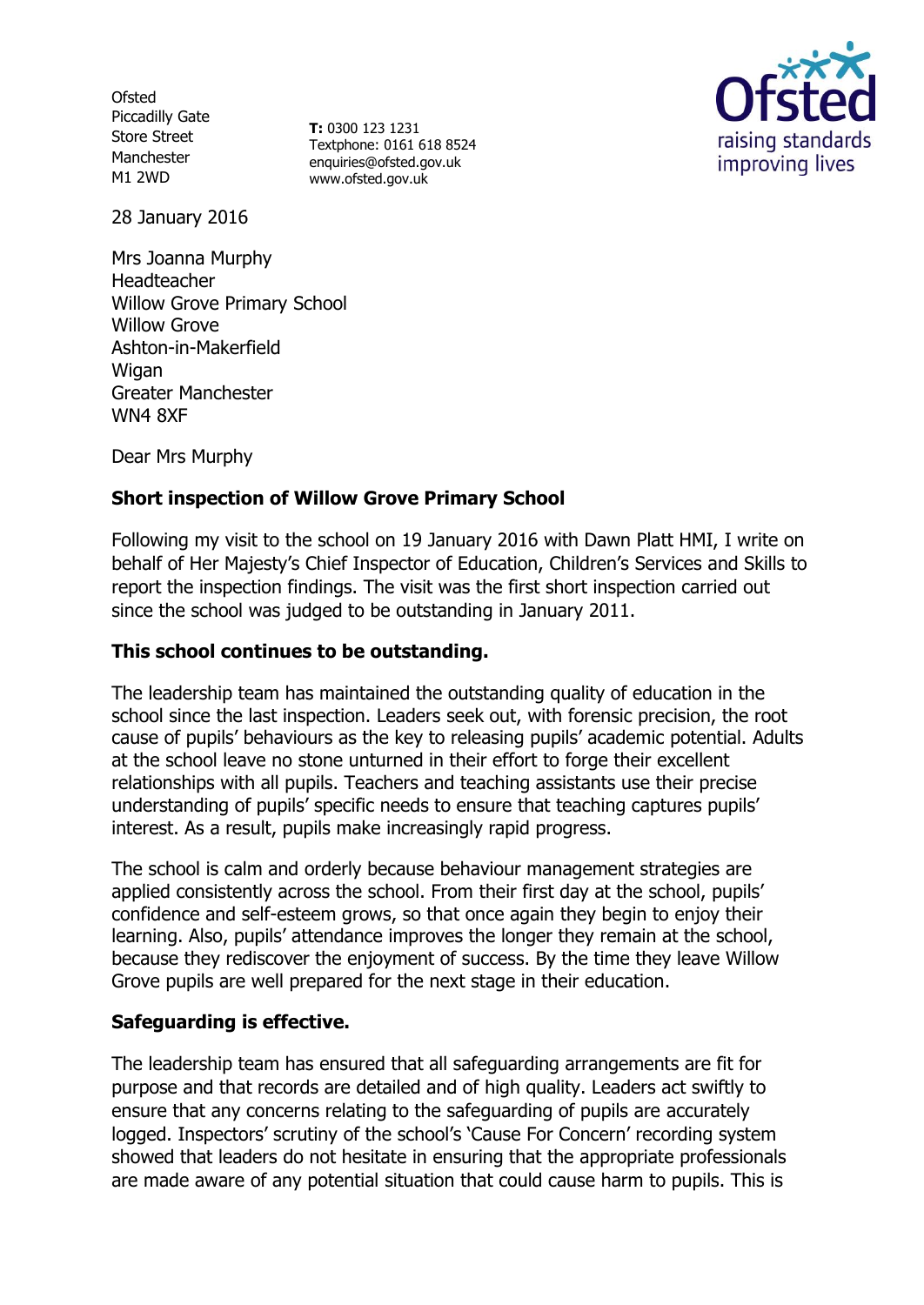

strong safeguarding practice that contributes effectively to the school's work to keep pupils safe.

The school's staff are well trained in keeping pupils safe. All staff have undertaken basic training in the safeguarding of children. Senior leaders, including a governor, are undertaking training to a suitably high level. Additional training for staff in areas such as paediatric first aid, the government's 'Prevent' agenda, behaviour management strategies and how to reduce pupils' anxiety and stress, has taken place since the last inspection. These actions, along with the redesigned school entrance, help to keep pupils safe in school.

# **Inspection findings**

- Leaders have taken appropriate action to rectify the area for improvement identified at the previous inspection. Leaders ensure that the school's Responsive Feedback policy is implemented consistently well across the school. Teachers make effective use of a wide range of feedback strategies, including verbal and non-verbal praise for example. Teachers and teaching assistants adapt well their feedback strategies to meet the specific needs of pupils. As a result, inspectors' scrutiny of a sample of pupils' work showed that no two books were alike in terms of the type of feedback pupils received from teachers. This very precise matching of feedback, in line with the school's Responsive Feedback policy, to pupils' specific needs leads to rapid progress by the vast majority of pupils.
- Leaders' records of their observations during lessons show that teaching has remained strong since the last inspection. This view was corroborated by inspectors through their observations of learning, scrutiny of pupils' work, evaluation of teachers' assessments of progress and talking to pupils. Teaching is typically very well matched to pupils' specific needs. Consequently, pupils' interest rarely wanes and strong progress is maintained throughout the lesson.
- The high-quality teaching contributes to the outstanding progress pupils often make in managing their emotions and behaviour. Training for staff in how to reduce pupils' anxiety and stress is put to excellent use in all areas of the school and particularly during lessons. A calm yet purposeful atmosphere permeates throughout the school. As a result, pupils who have experienced significant trauma and failure in their previous schools begin to respond positively to adults and to enjoy their learning.
- The school's work to promote pupils' social, moral, spiritual and cultural development is strong. The recently introduced personal, social, health and economic education programme is already having a positive impact on pupils' personal development by encouraging them to cultivate high expectations for their own future. Leaders are effective in ensuring that parents are able to play an active role in their children's development while at the school. Leaders have employed two family partnership workers in order to strengthen further the communication between school and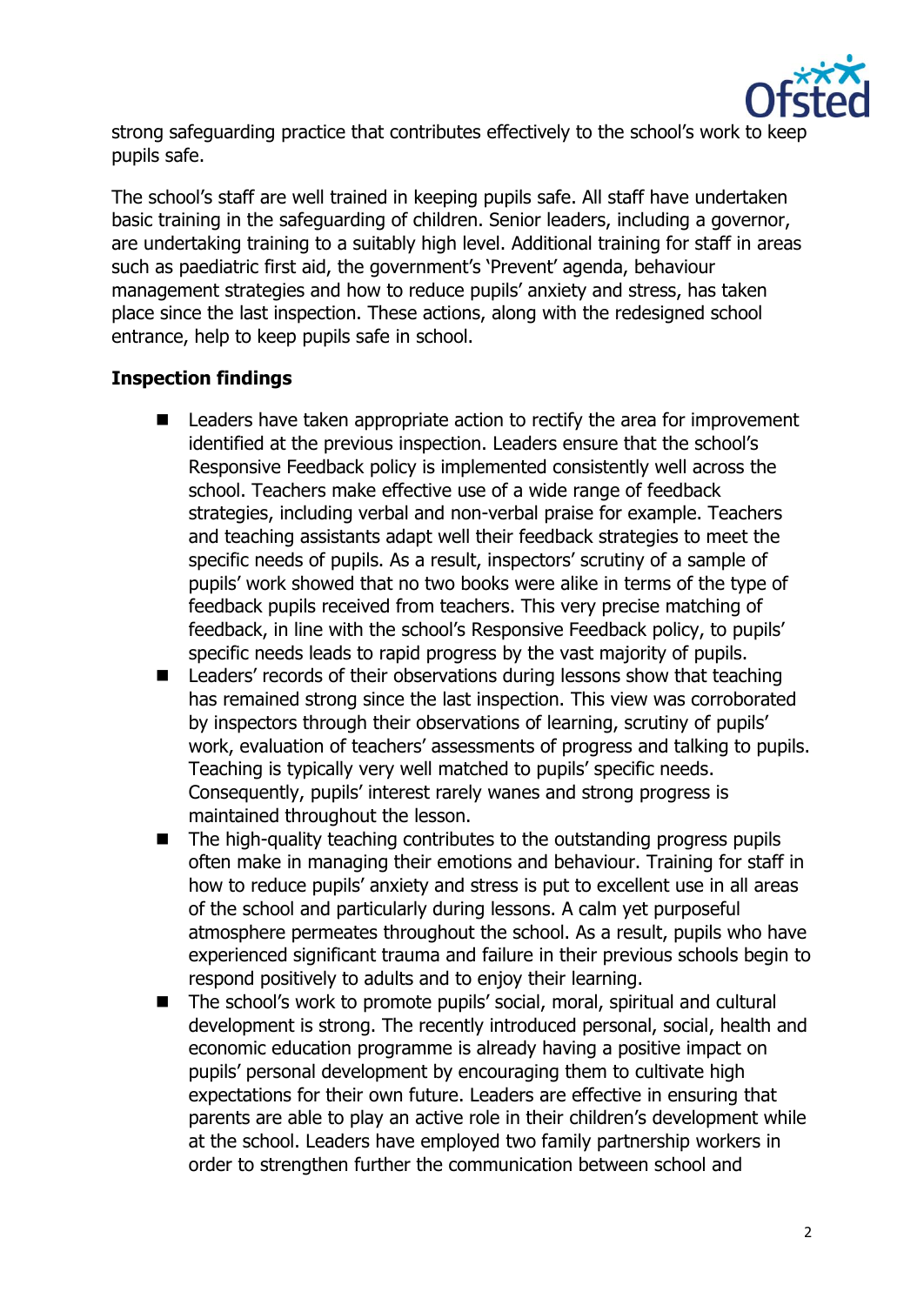

families. This action supports well pupils' significant improvements in reading, behaviour and their emotional development for example.

- Leaders use the school's additional funding, provided by the government for PE and primary sports, extremely well. Leaders have employed external specialist sports coaches in order to provide additional sporting experiences for pupils and to further develop the expertise of teachers in the school. The school's records show that participation in sport is very high, with pupils taking part in multi-sports competitions against other mainstream schools for example. This action is making a significant contribution towards the building of pupils' self-confidence, with many children who would previously not engage in physical activity taking part in a good range of sports.
- $\blacksquare$  The school is supported and challenged well by the governing body. Records of governing body meetings show that governors ask challenging questions when the need arises, relating to the best use of the school's finances for example. The governing body has high expectations and has not sat on its laurels since the last inspection. Governors have worked closely with the local authority to undertake a self-review of the governing body's effectiveness. As a result, governance at the school is currently being restructured as a means of increasing capacity. Governors are aware that they need to bolster the expertise and experience of the governing body so that they ensure that the school remains outstanding.
- Leaders' tracking systems to monitor pupils' progress are accurate and provide valuable information to leaders in how well pupils achieve during their time at the school. Teachers know that their checks on how well pupils are progressing are accurate, because they compare pupils' work with that of pupils in mainstream schools. However, teachers do not yet compare the work of pupils from Willow Grove with that of pupils in similar outstanding schools.

# **Next steps for the school**

Leaders and governors should ensure that:

- $\blacksquare$  teachers broaden their links with other similar outstanding schools within the region, in order to ensure that pupils benefit from the even better sharing of strong practice among staff
- $\blacksquare$  the experience and expertise of the governing body is bolstered even further, so that governors can support and challenge leaders even more effectively in order to ensure that the school continues to improve and remain outstanding

Yours sincerely

Drew Crawshaw **Her Majesty's Inspector**